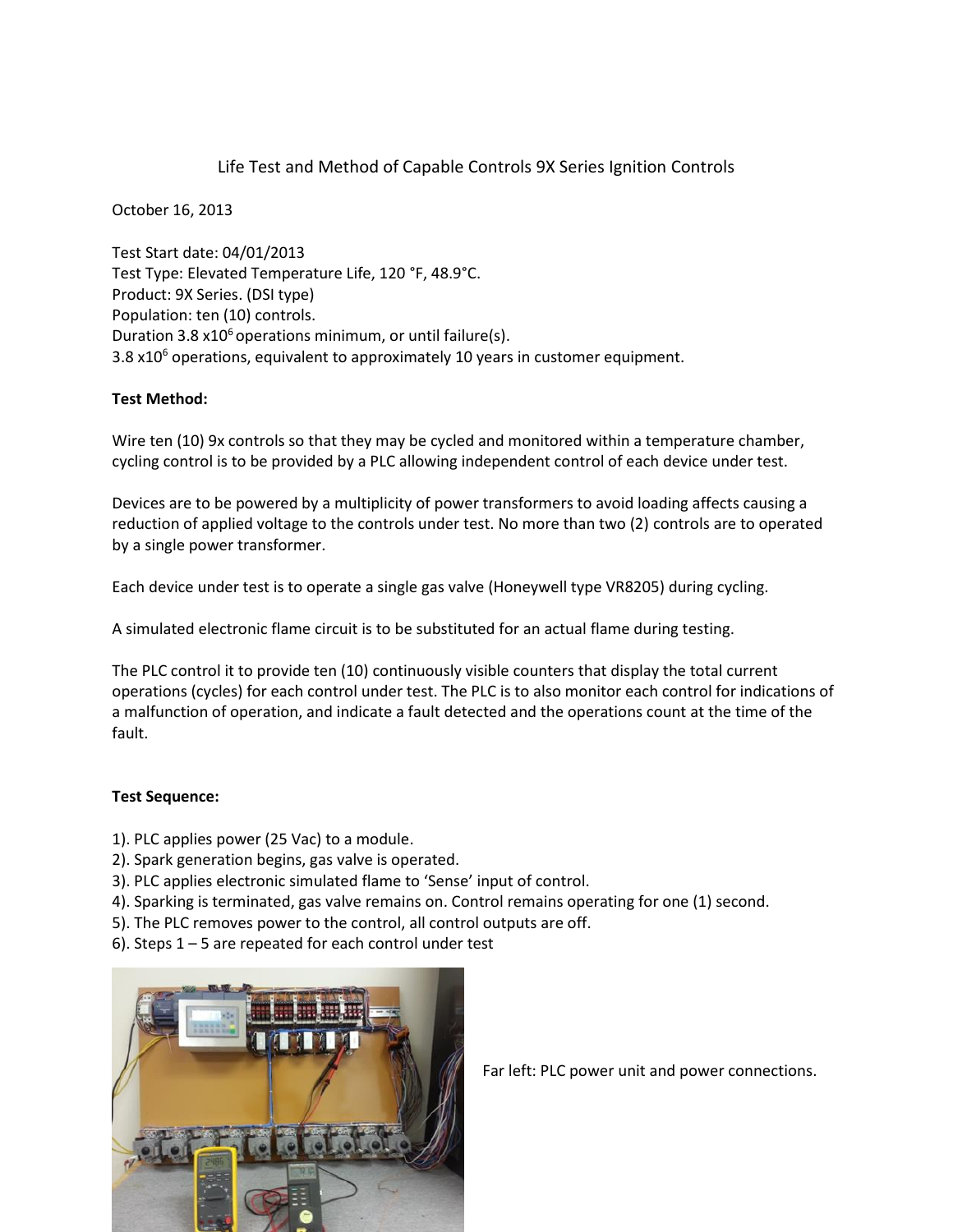Third from left: Siemens PLC w/ counter displays.

Fourth to Eighth from left: PLC controlled power relays. Sequence power to ignition controls.

Below power relays: Power transformers for gas controls.

Bottom array: ten (10) VR8205 gas valves (loads)

**Frymaster 9X life test set-up**



Life test shown prior to testing with all controls wired and ready for preliminary test system review.

**Frymaster 9X life test set-up and temperature chamber**

Current test status: Controls are all functioning nominally, operation count is approximately 3.3x10<sup>6</sup>. Test termination is scheduled at 3.8x10<sup>6</sup>, or longer at customers request.

**At Conclusion:** All controls will be tested for timing accuracy, flame sensitivity, Hi-Lo AC line specifications, and general condition. Gas valve relays will be opened and Photomicrographs' will be taken of relay contacts to determine overall durability of the devices.

Customer to be sent final test results with accompanying photos. Sample parts will mad available for inspection, if requested.

Life Test of Capable Controls 9X Series Ignition Controls, Final Results

November 19, 2013